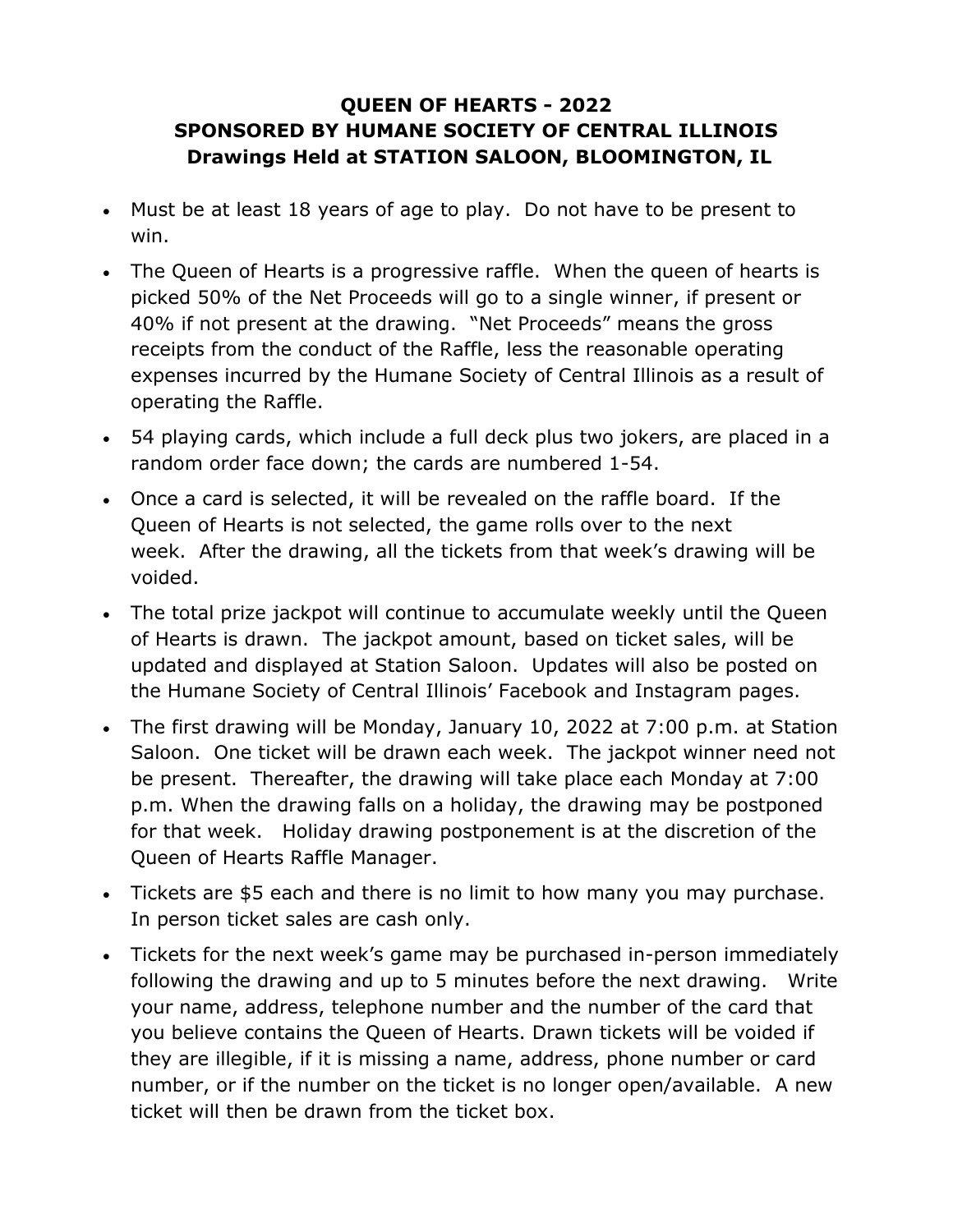- Tickets may not be retrieved or edited once placed in the ticket box.
- Each week after the drawing, all tickets will be voided and ticket sales will start over.
- This raffle has a minimum prize amount of \$50 and a maximum prize amount of \$50,000 to a winner.
- The ticket holder who selects the Queen of Hearts is the Grand Prize Winner and will be paid half the pot if present, or a maximum of \$50,000. The winner of the jackpot need not be present. If not present, winner receives 40% of the jackpot less expenses.
- If a prize of greater than \$600 is awarded, the winner must confirm their identity and social security number by completing and signing an IRS Form W-9. Winners of \$600 or more will receive a W2-G. In addition if the winnings are \$5,000 or more, the IRS requires a withholding of 24% of the winnings in additional to 4.95% to the Illinois Department of Revenue. Winnings will not be distributed until the W-9 has been completed and signed. If a player is unwilling or unable to provide any of the listed items within 30 days of the drawing, the prize money will revert to the Humane Society of Central Illinois.
- A winner cannot donate the prize without first taking ownership of the prize, which means the appropriate W-2G must be issued and the appropriate withholding taken. If a winner wants to then donate the prize, they may do so.
- Tickets will be available for purchase at Station Saloon on Mondays from 4 – 7 PM. Ticket sales will END 5 minutes prior to the drawing. All ticket sales are final.
- Tickets are available for purchase on-line each week immediately after the drawing and until noon the day of the drawing. Any tickets purchased after noon (Central Time) the day of the drawing will be entered into the next week's drawing. Should the game end before the next week's drawing purchaser will be contacted to discuss either a refund or to donate the money to the Humane Society of Central Illinois.
- If you do not agree with the rules of the game at this venue, there is no obligation to play.
- The day of the drawing, is subject to change. The Queen of Hearts Raffle Manager reserves the right to change the day of the drawing.
- Employees of the Humane Society of Central Illinois are not eligible to play the game.